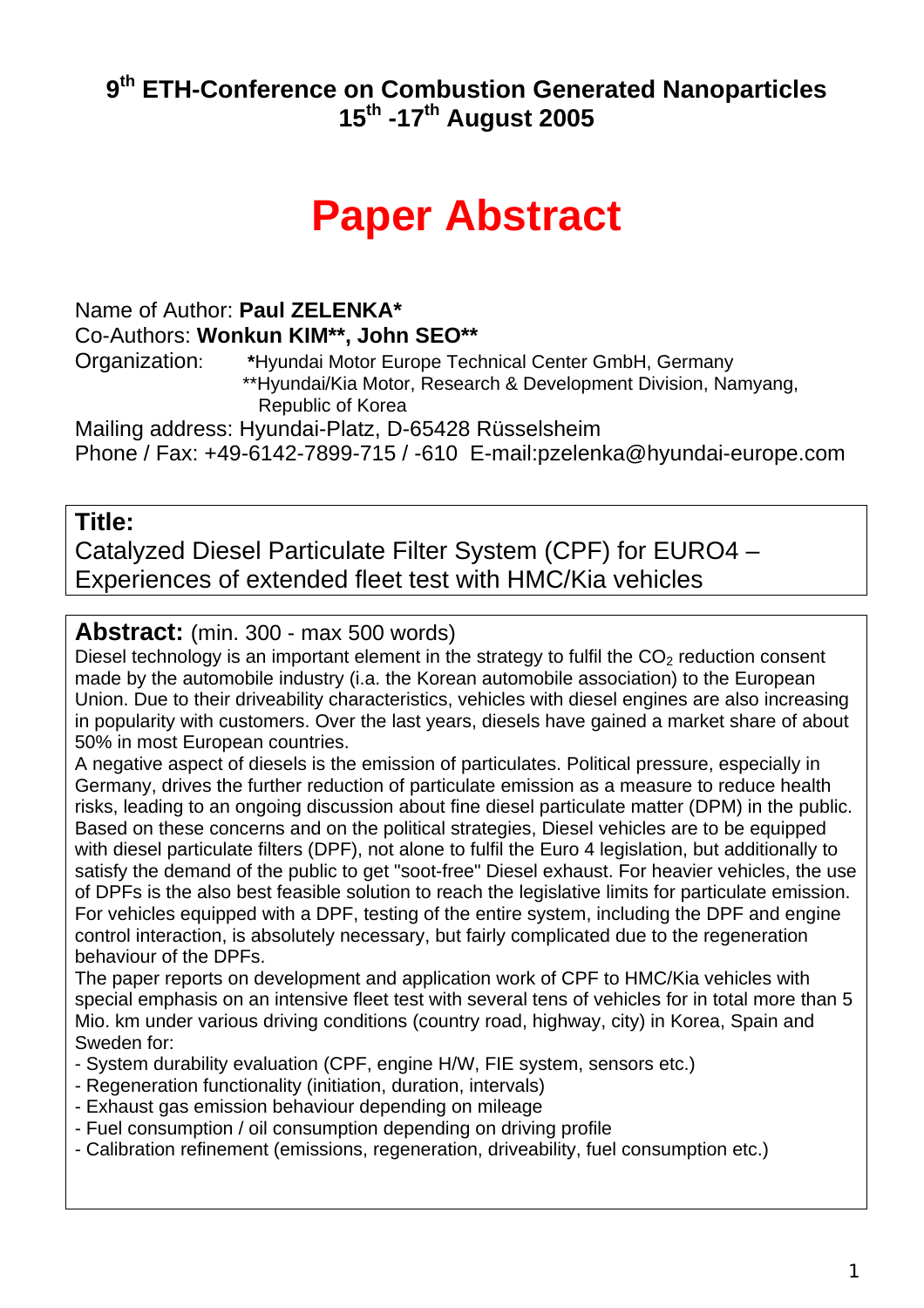

**Paul ZELENKA, Wonkun KIM and John SEO**



**"9th ETH Conference on Combustion Generated Nanoparticles" 15th – 17th August 2005**

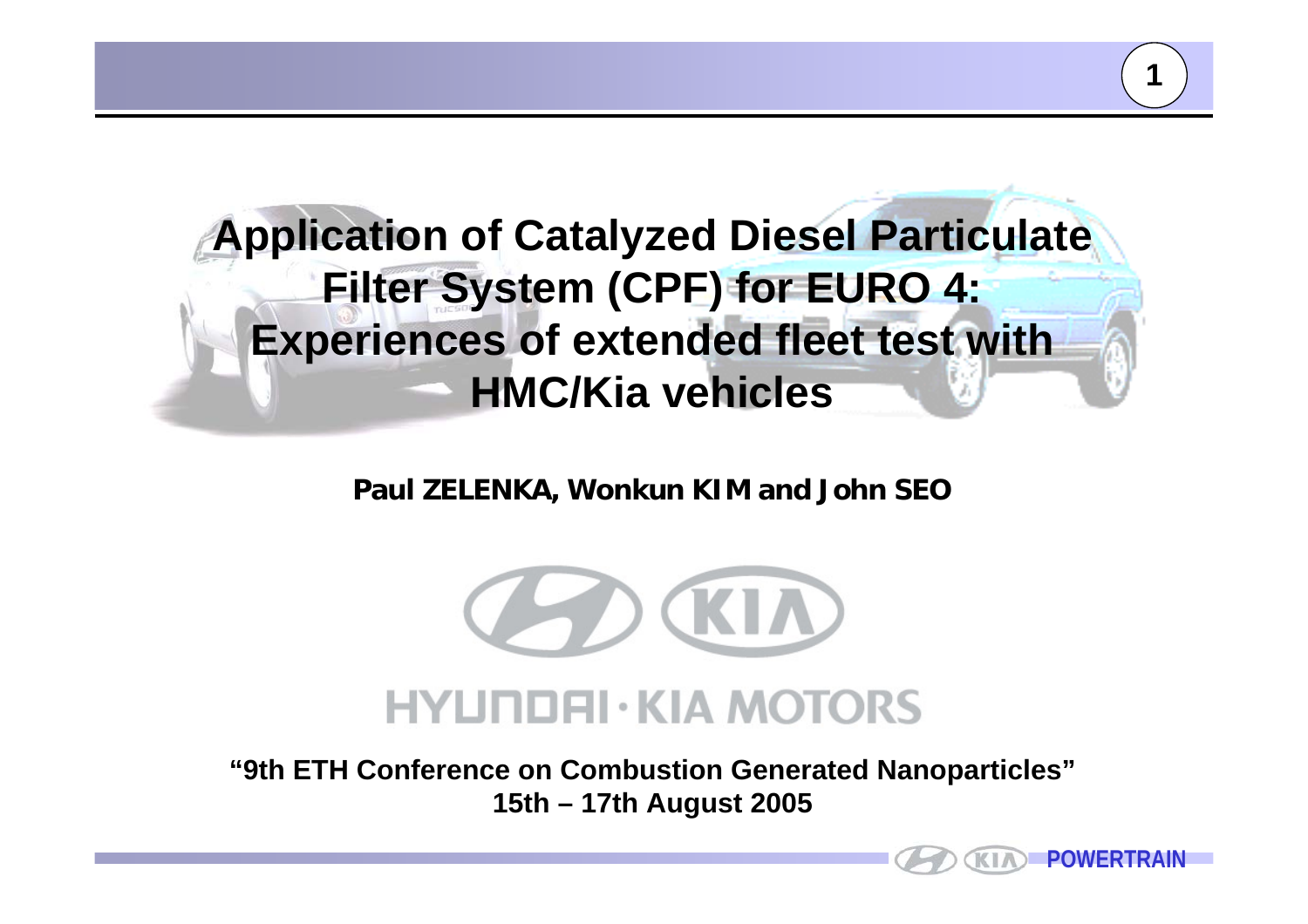### Content Content **2**

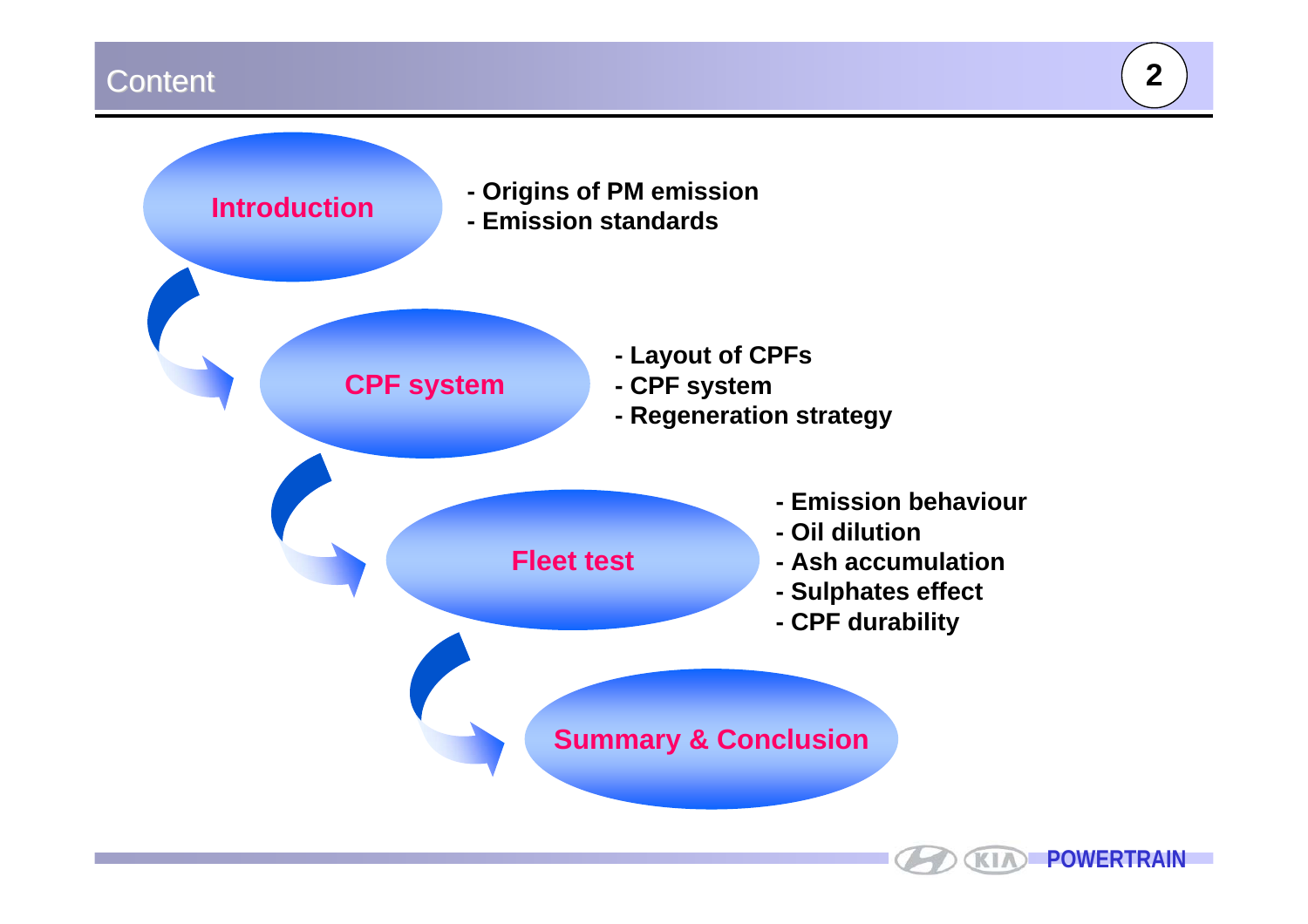#### Origins of particulate emission in Germany (2000)



## **PM2,5 emissions: 156 kt/a**

**Even though exhaust of passenger cars contributes**  only with 6% to entire PM<sub>2.5</sub> **pollution, application of diesel particulate filters seems to be necessary to reduce potential health risks and to satisfy customers` expectation (already for EURO 4)!**

> Source: University of Vienna, Institute of Internal Combustion Engines, 2002

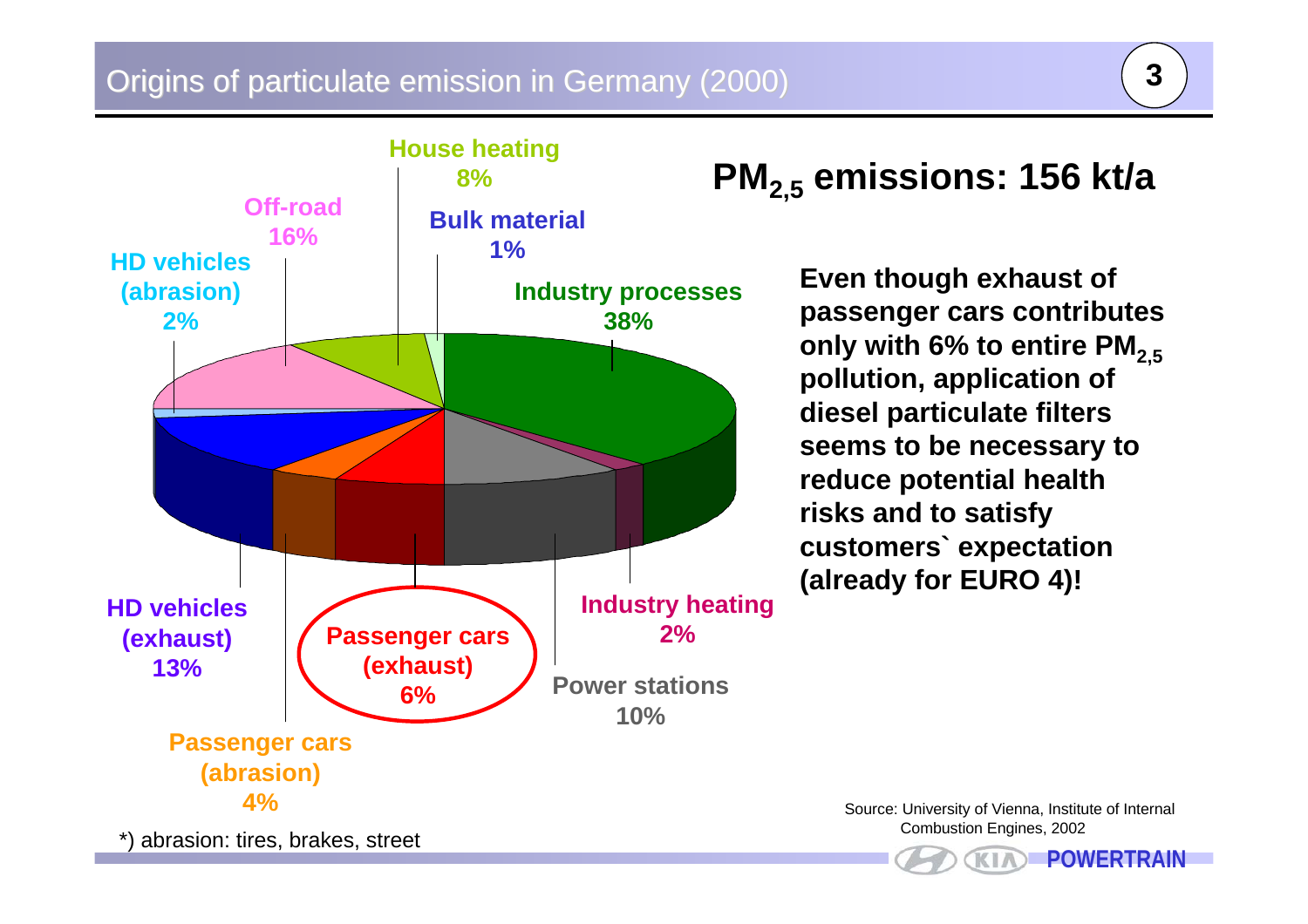

#### ① **Reduction from EU 3 to EU4**

- **- PM : by 50 %**
- **- NOx : by 50 %**

#### **Engineering Targets**

- **- 75 % of Standards**
- ★ **Tolerance control of FIE parts and engine production is critical.**

#### ② **EURO 5**

- **- first proposal from EU Commission**
- **- PM reduction: by 80%**
- **- NOx reduction: by 20%**
- **- from Jan. 2009?**

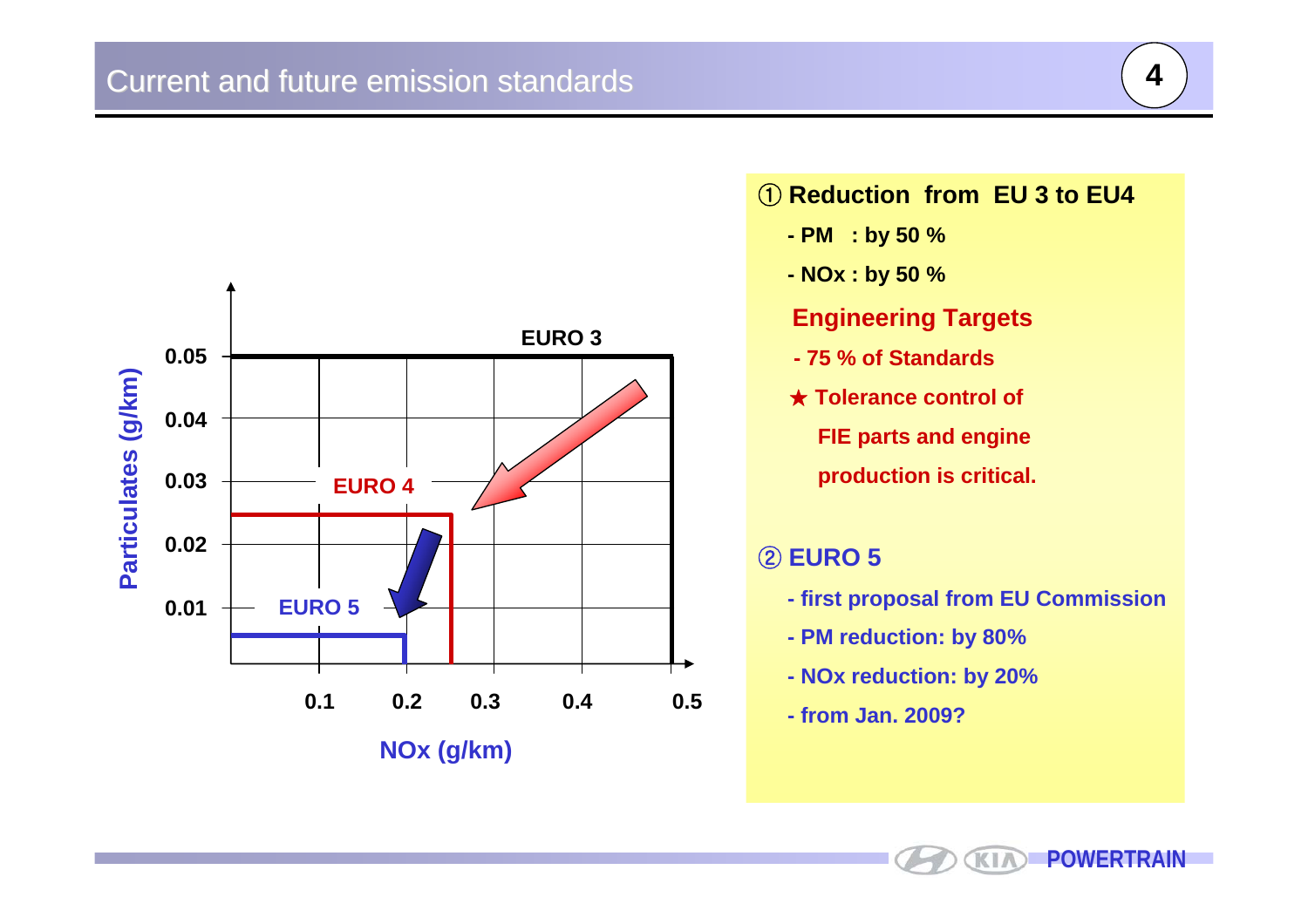## Content Content **5**

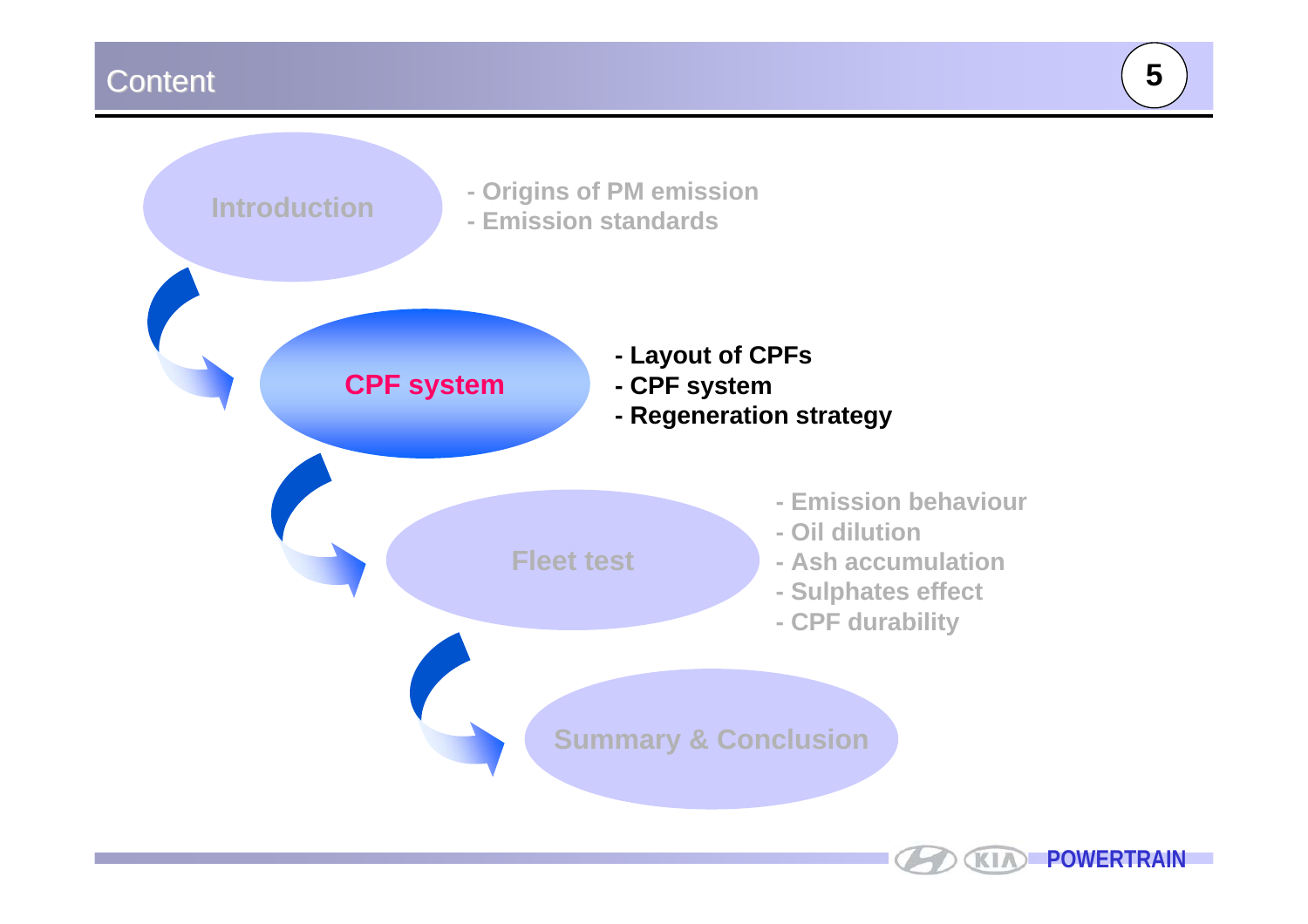## Layout of CPFs



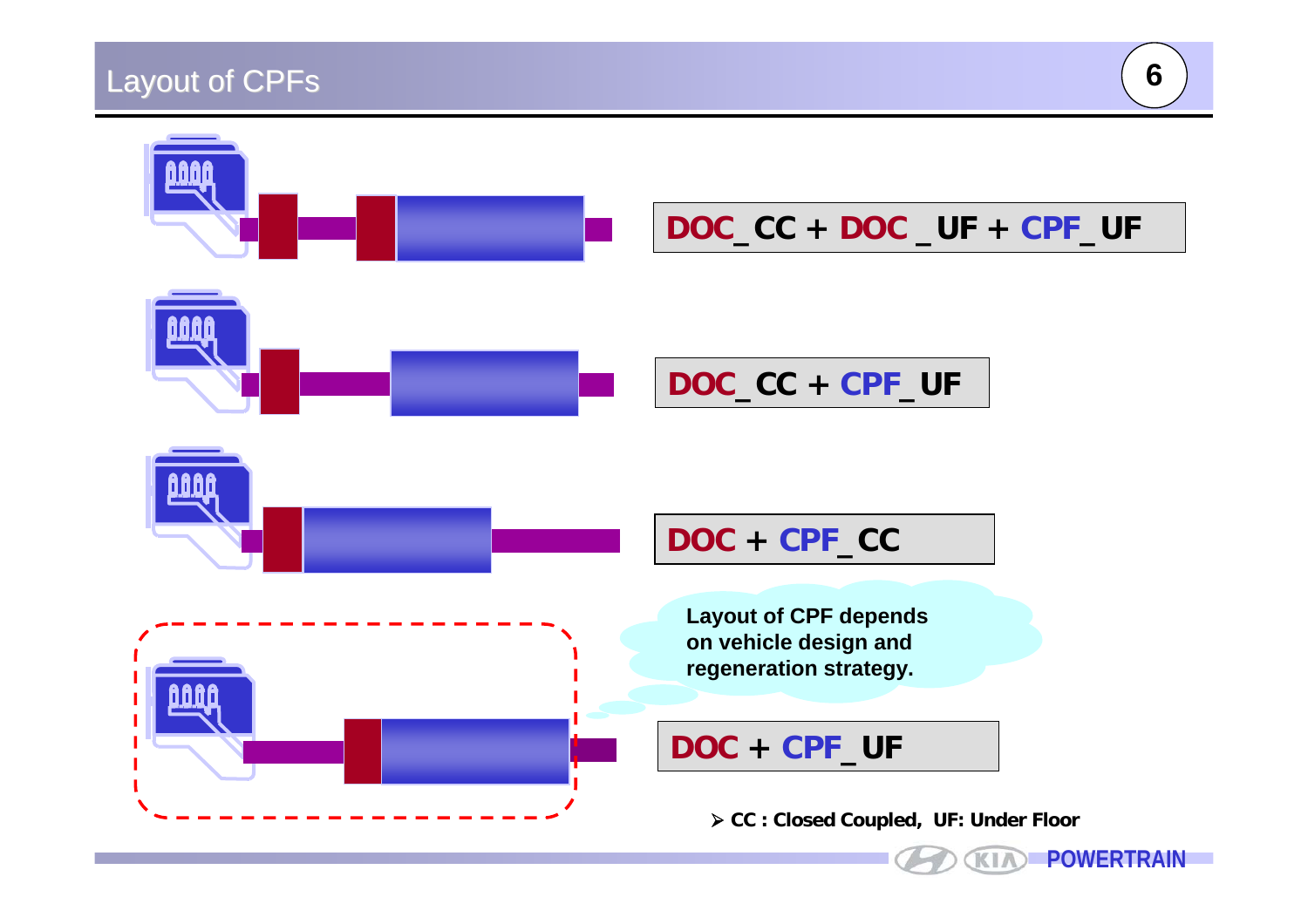### HMC diesel particulate filter system

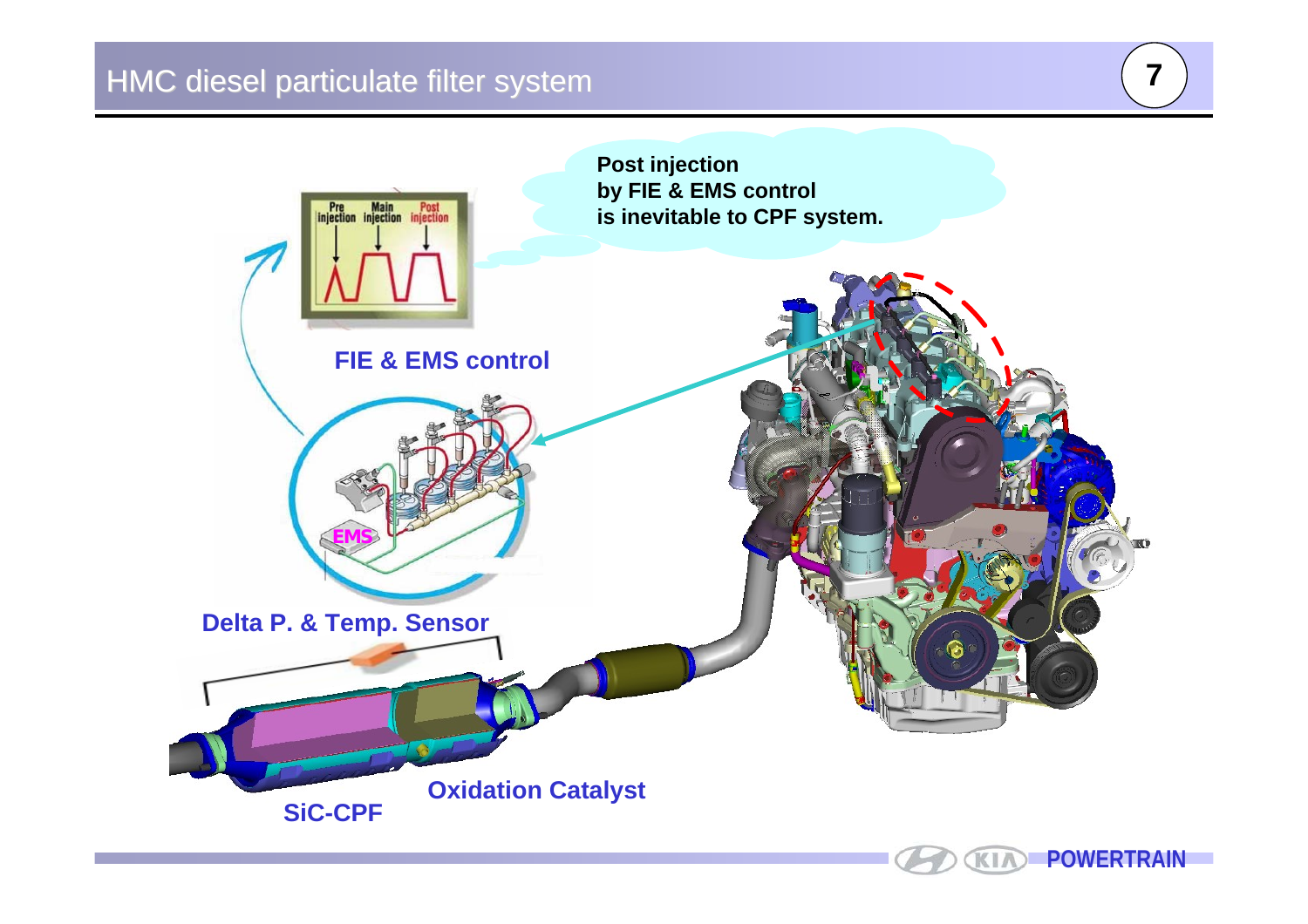



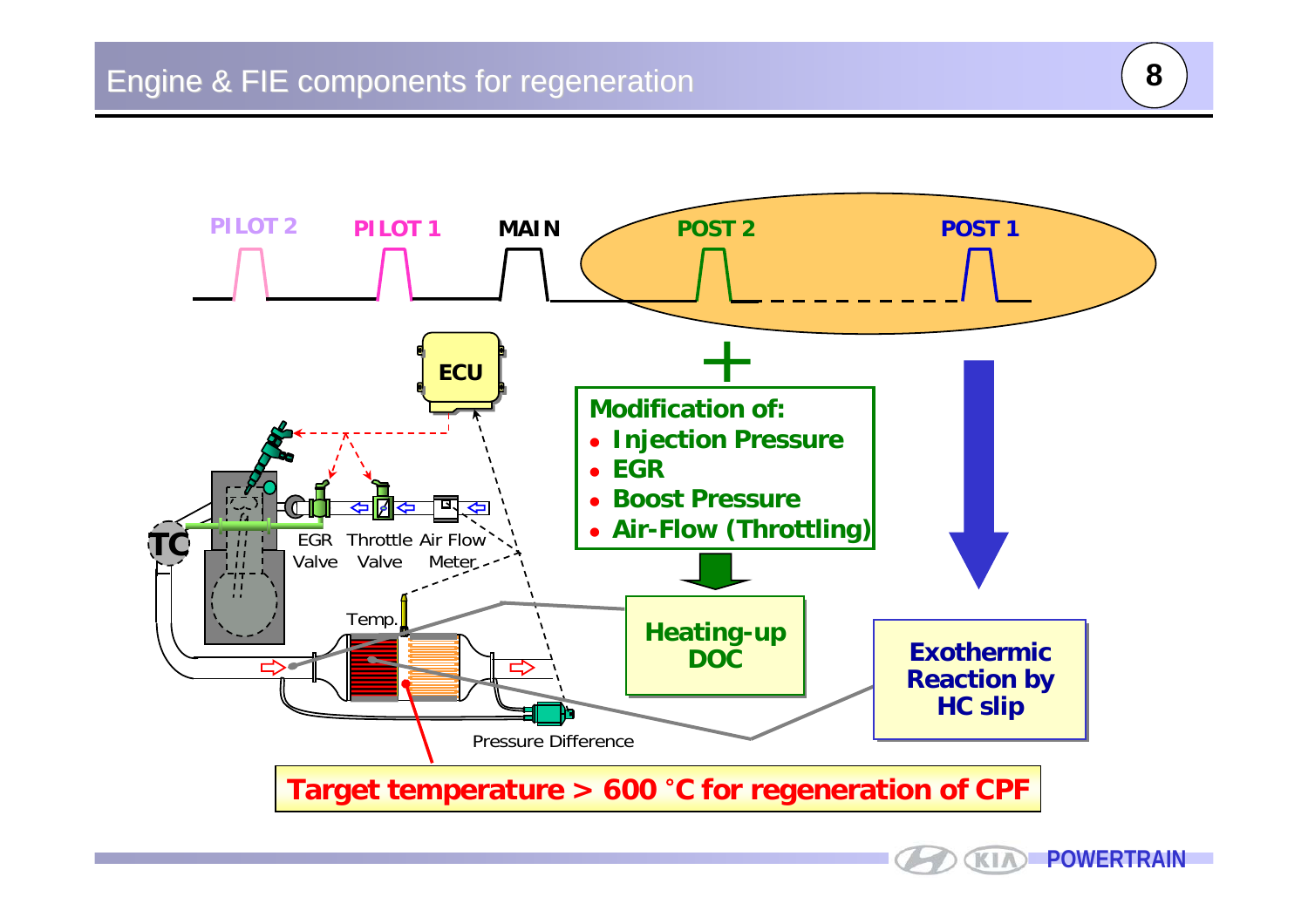#### Content Content **9**

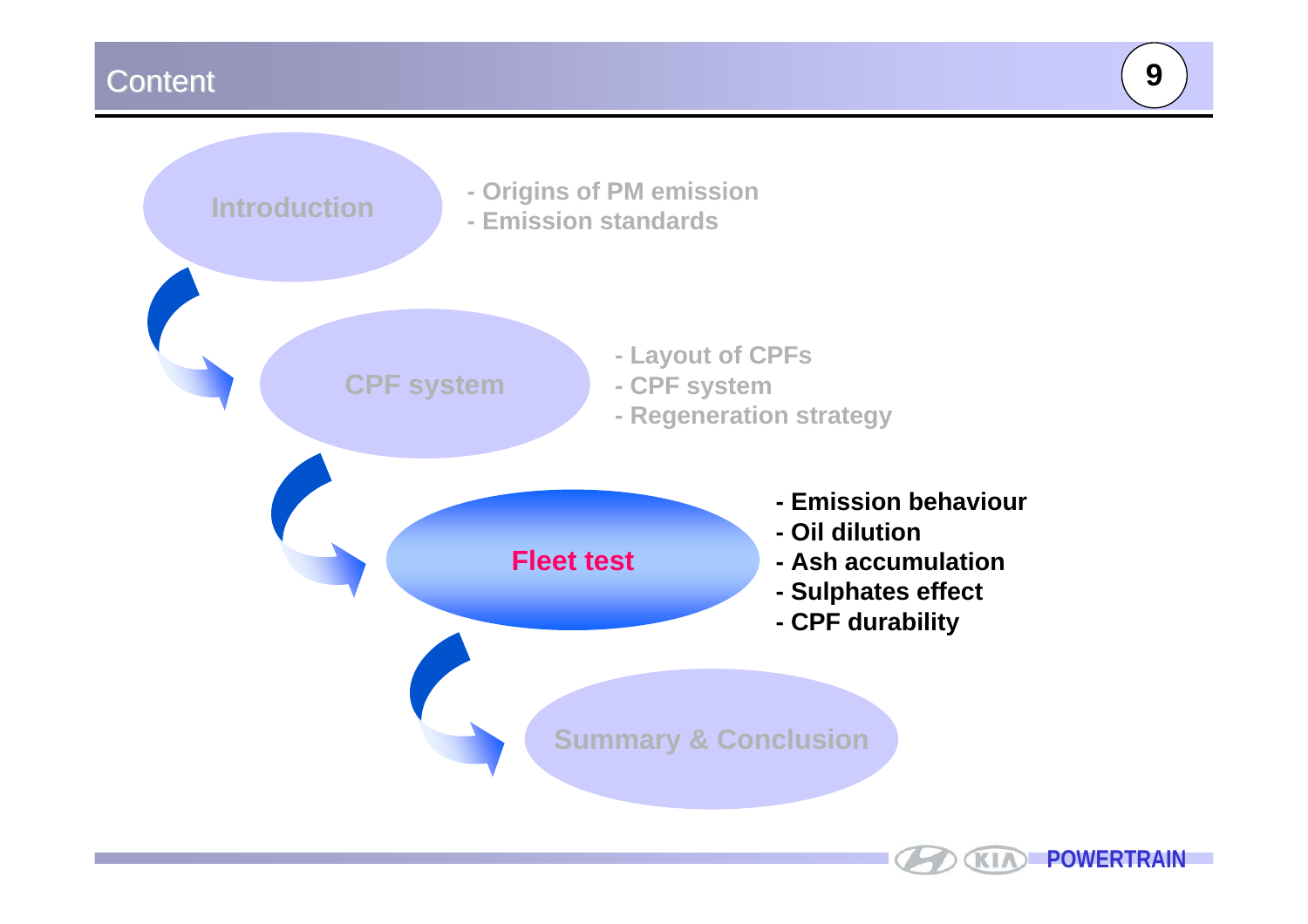



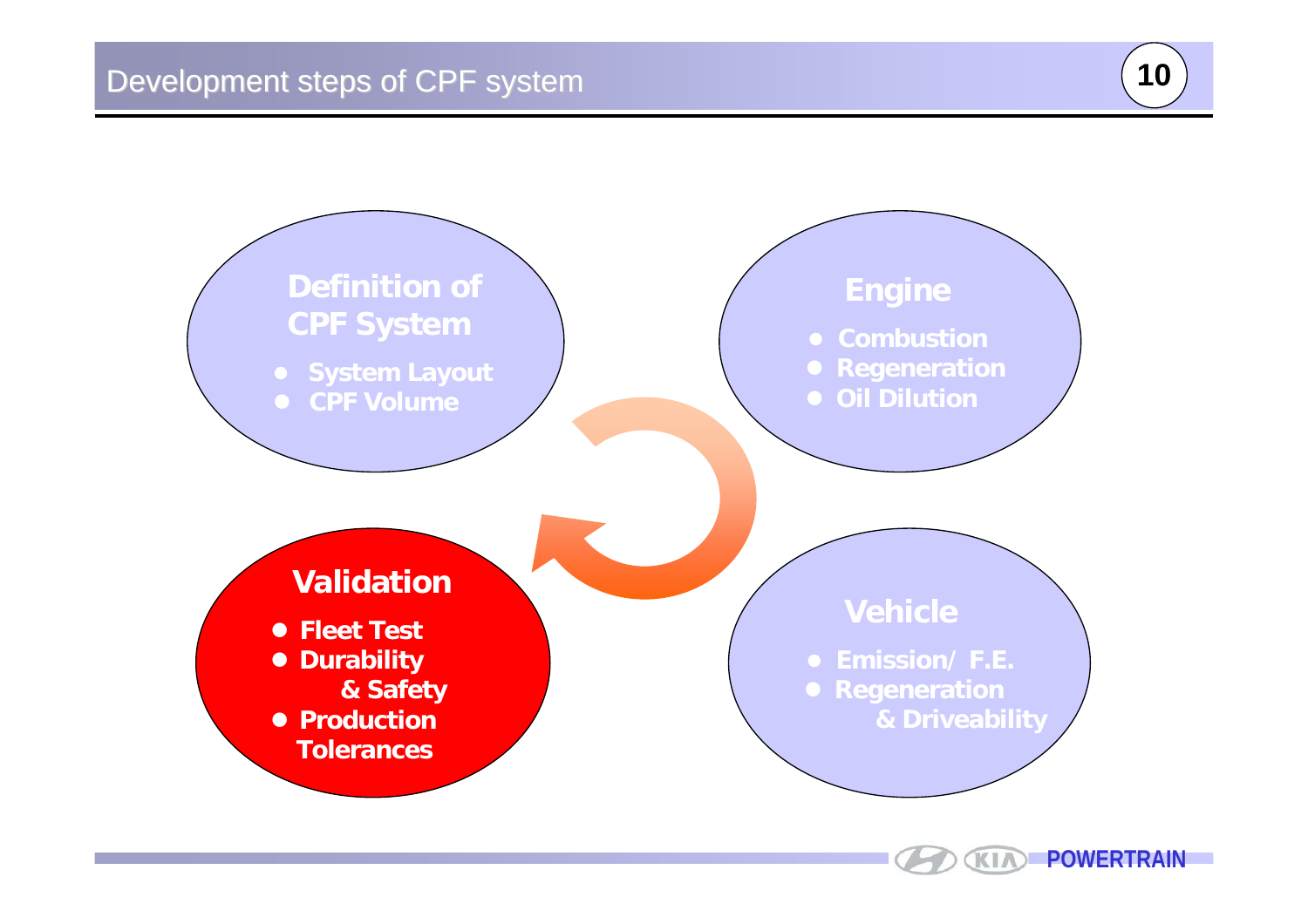

- $\bullet$  Several tens of vehicles have been in operation for more than 5 Mio. km in total under various driving conditions (country road, highway, city) in Korea, Spain and Sweden for:
	- - System durability evaluation (CPF, engine H/W, FIE system, sensors etc.)
	- Regeneration functionality (initiation, duration, intervals)
	- Exhaust gas emission behaviour depending on mileage
	- Fuel consumption / oil consumption depending on driving profile
	- - Calibration refinement (emissions, regeneration, driveability, fuel consumption etc.)
	- -Oil dilution investigations
	- -Ash accumulation investigations for Δp model correction

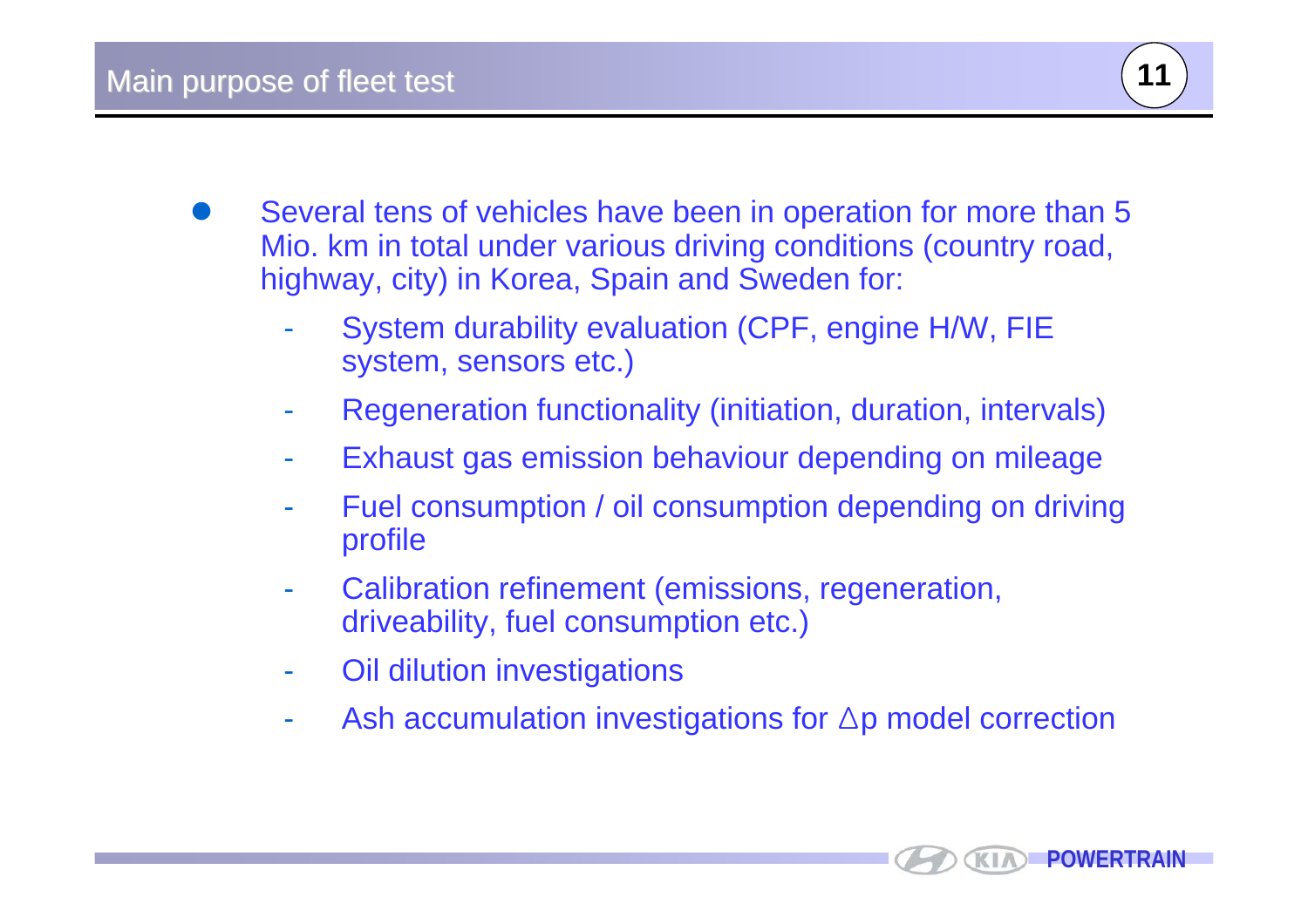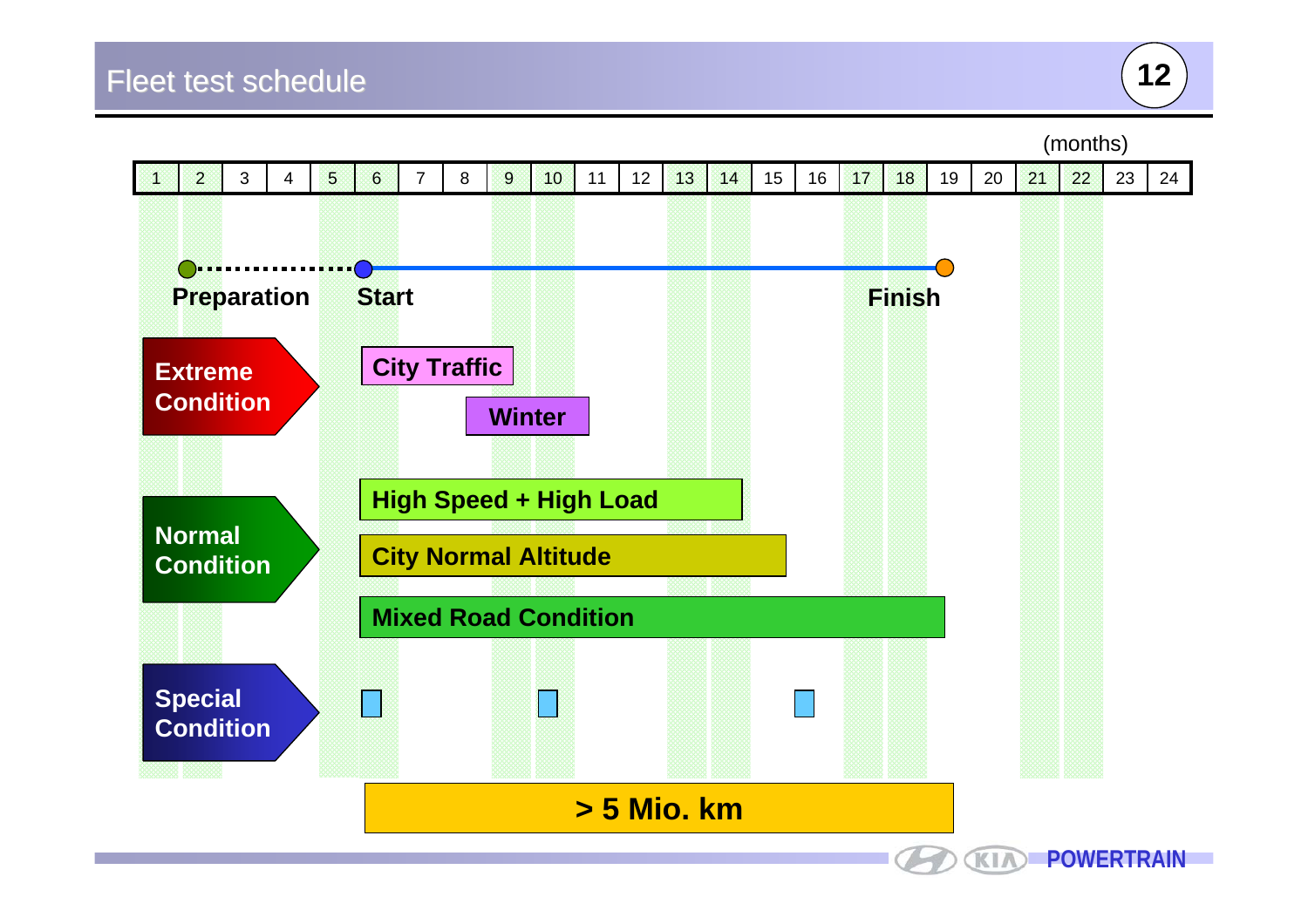

# **Emission behaviour over driving distance Emission behaviour over driving distance**

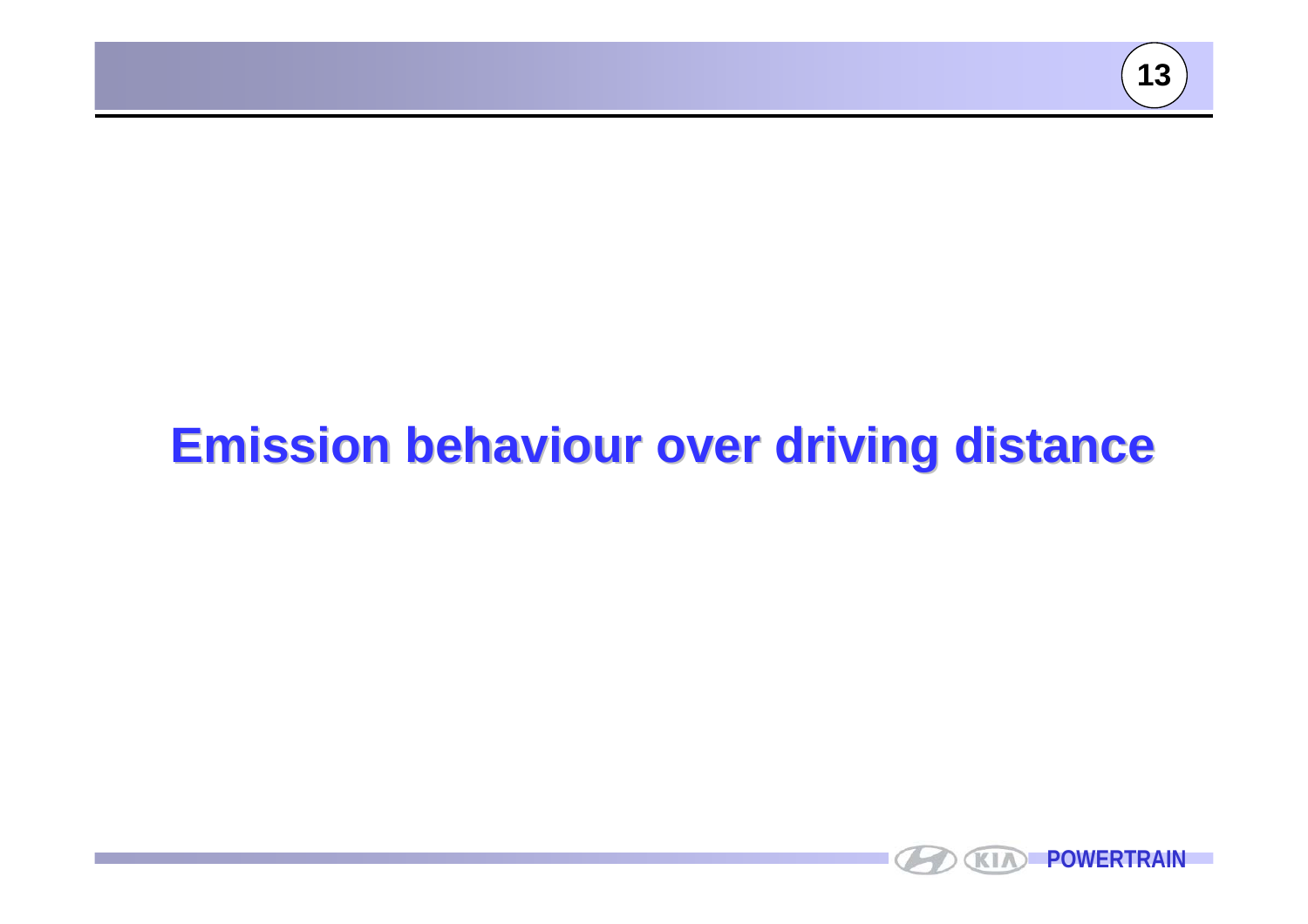

#### **NEDC test – passenger car #007**



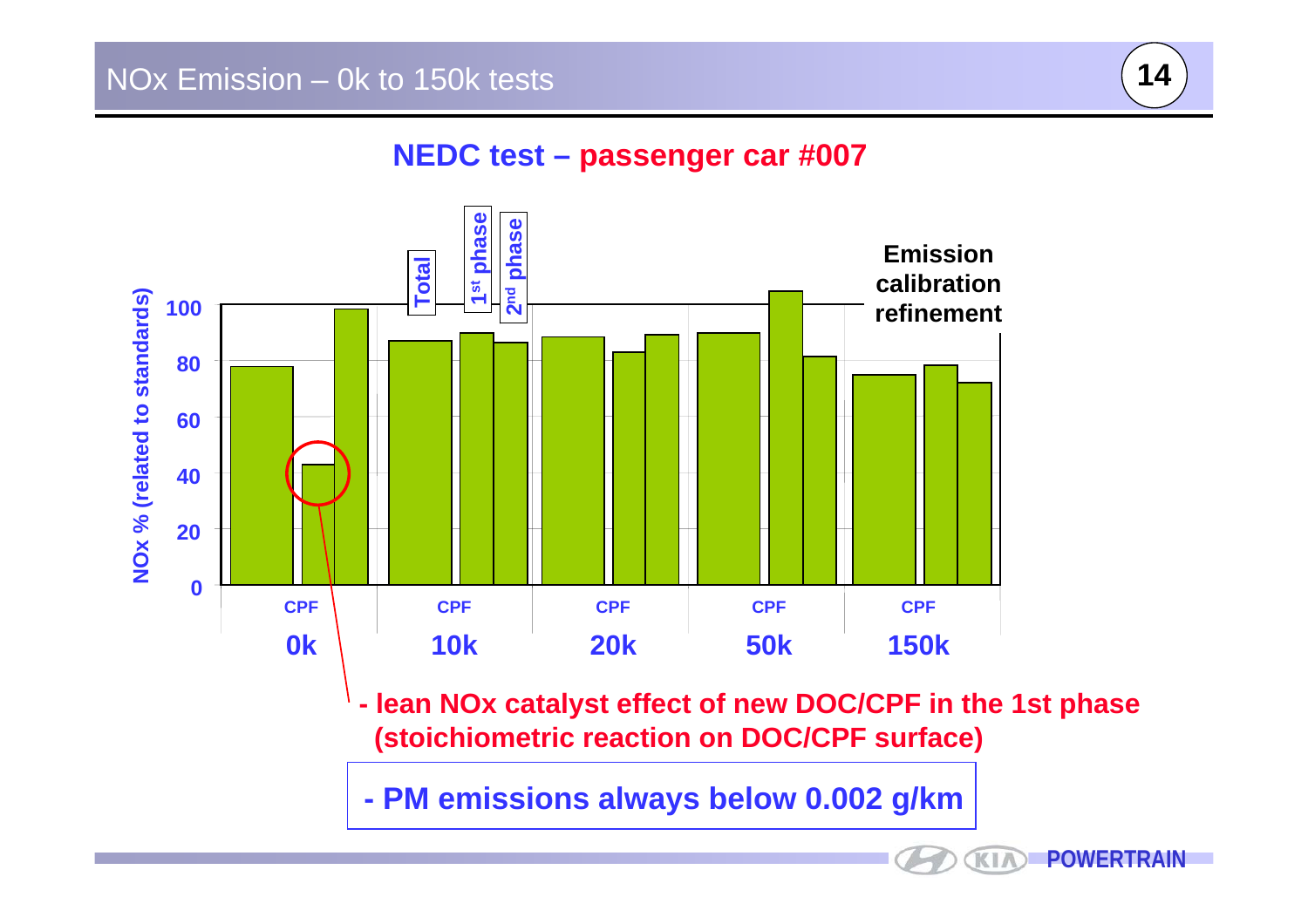

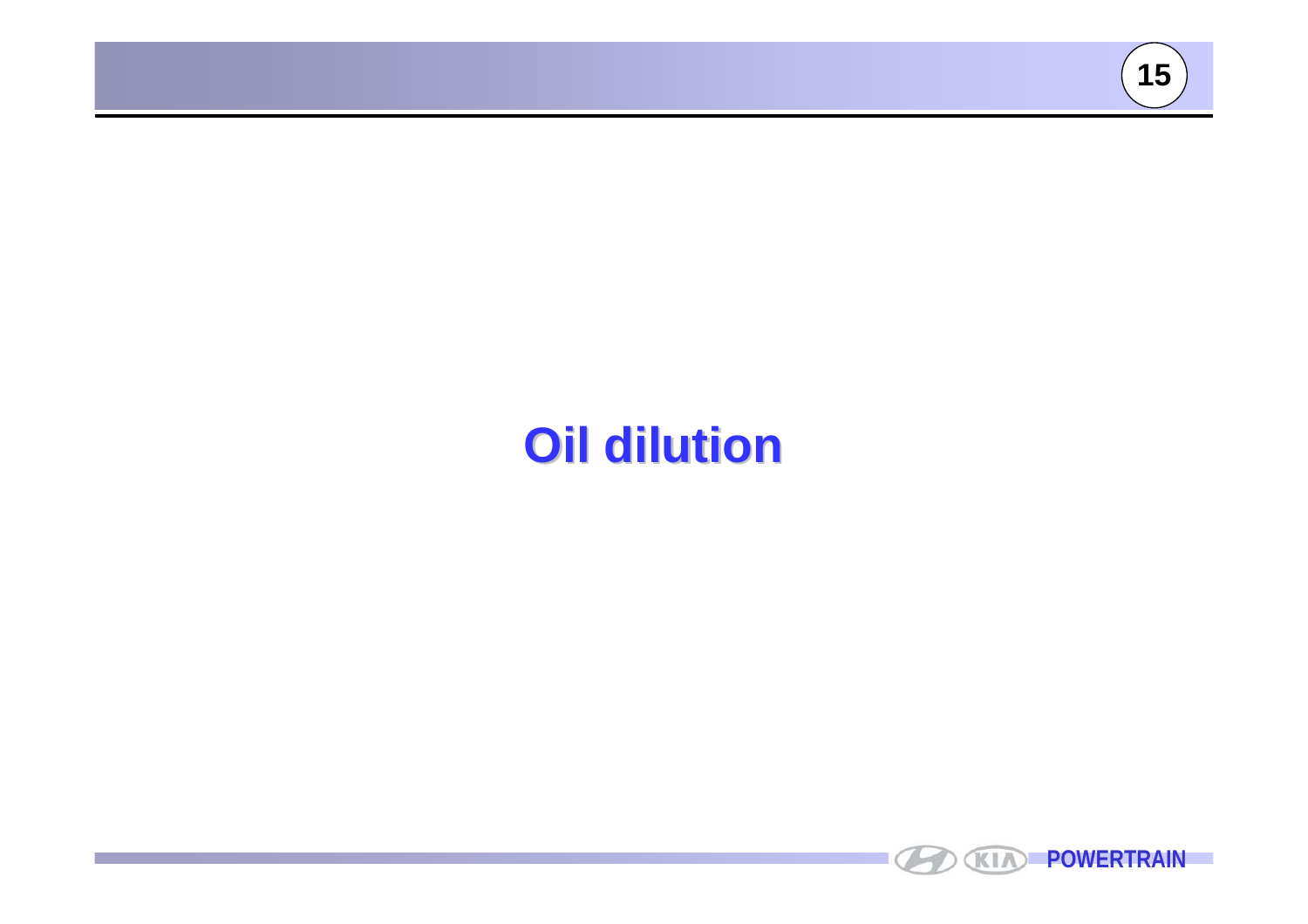



Oil dilution became a problem during DPF application work (regeneration calibration), since very late Post Injection Timing would be necessary to create unburned hydrocarbon for subsequent oxidation in DOC for additional heat (T > 600 deg. C) to burn stored soot inside DPF.

Fuel injected into the combustion chamber does not hit the combustion bowl, but directly the liner.

Due to low gas temperatures it does not burn, but evaporates only partially.

**Therefore, a careful optimization of regeneration calibration parameters is a must to prevent any negative effect on engine durability (max. < 10%)**

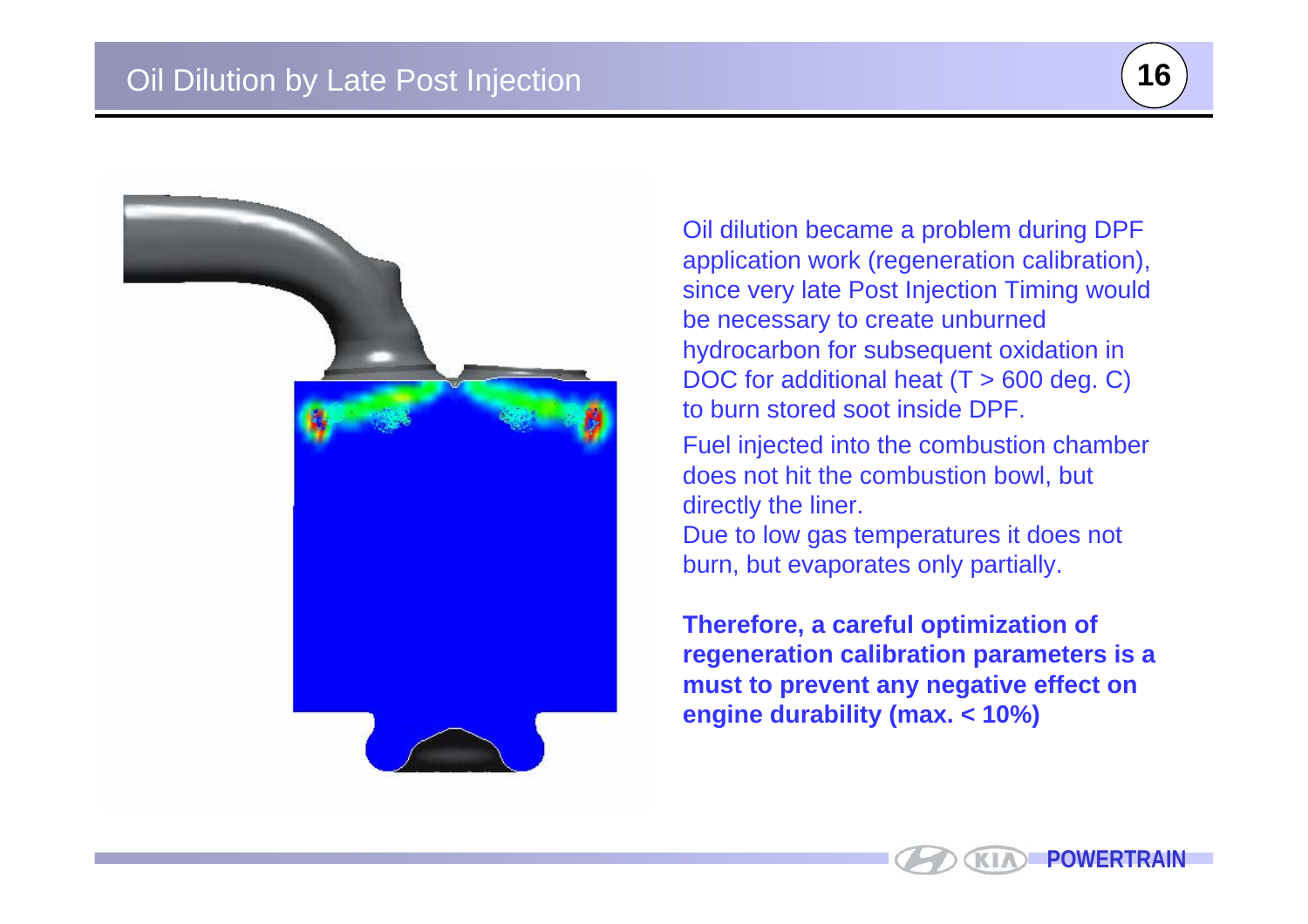

## D2.0 Engine – Fleet Test Results

**Passenger car #001 – mixed road driving profile**



**Oil dilution results depending on driving profile (country road, highway, city), number of regeneration events and post injection strategy.**

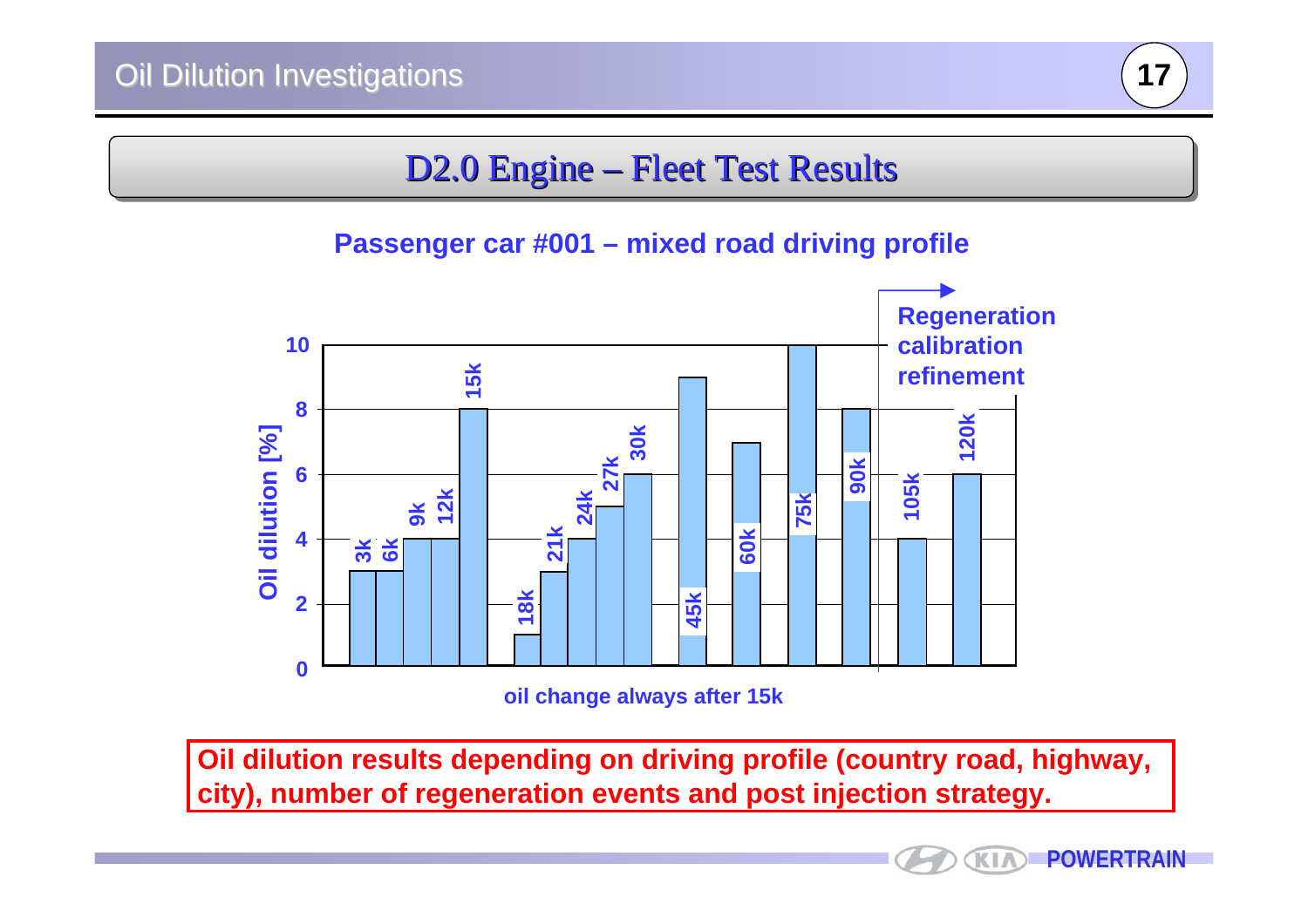

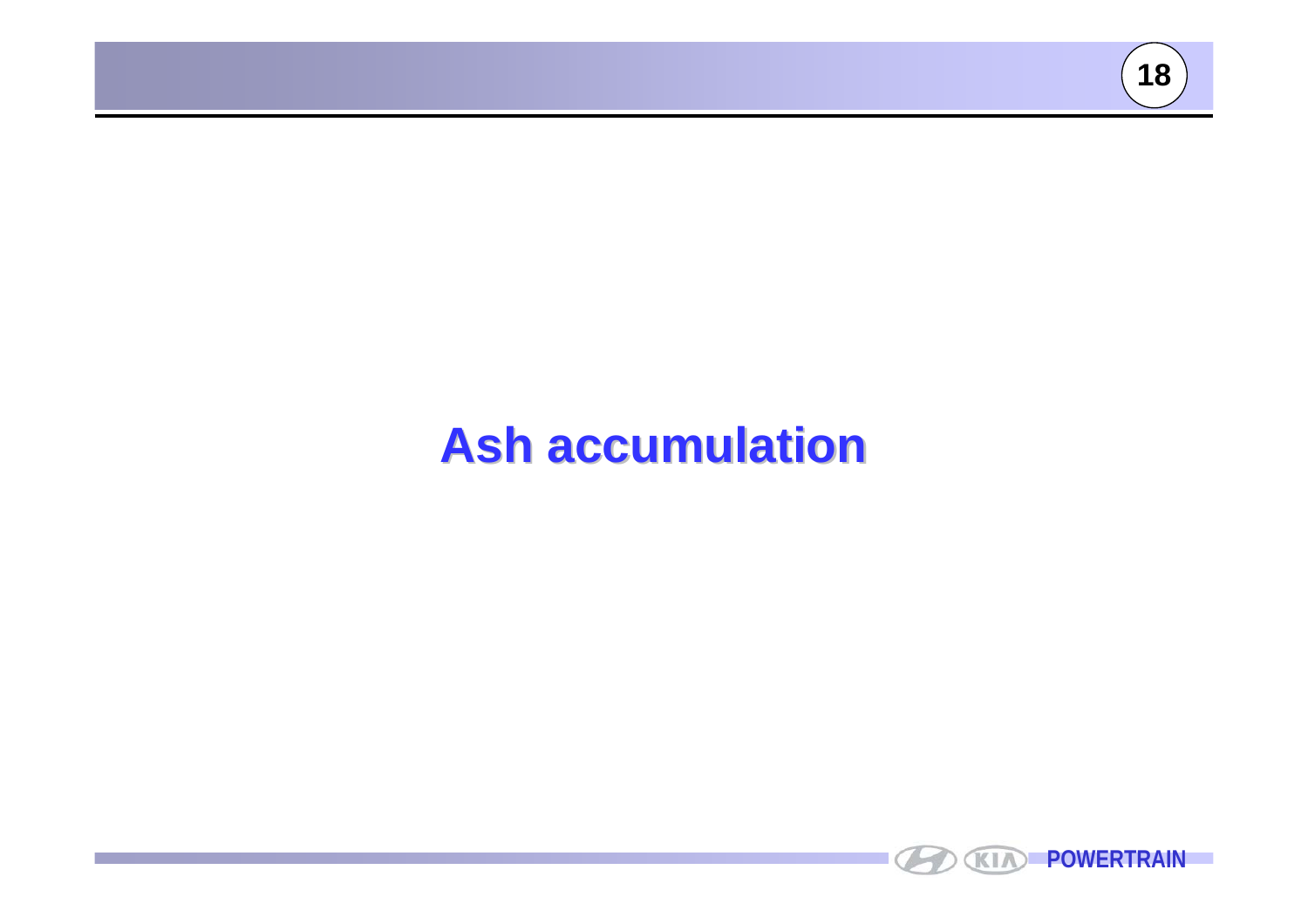#### Background of ash accumulation investigations **<sup>19</sup>**

- $\bullet$  The impact of accumulated ash on max. soot loading capacity, back pressure and regeneration behavior (exothermic reaction, rate of soot oxidation, regeneration intervals) must be clarified before SOP.
- $\bullet$  Though real ash loading process of a DPF in vehicles consumes a lot of time and other resources, it delivers much more precise results than any "fast" ash loading runs at engine test bed.

 $\bullet$ 



**Sample with oil ash deposits (soot regeneration by O 2)** 

 In general, ash content inside CPF is a function mainly of oil consumption and sulphated ash content of the lube oil used (plus small amount of fuel residues –depending on fuel consumption too). Therefore, high scatterband must be expected, depending on driving conditions too.

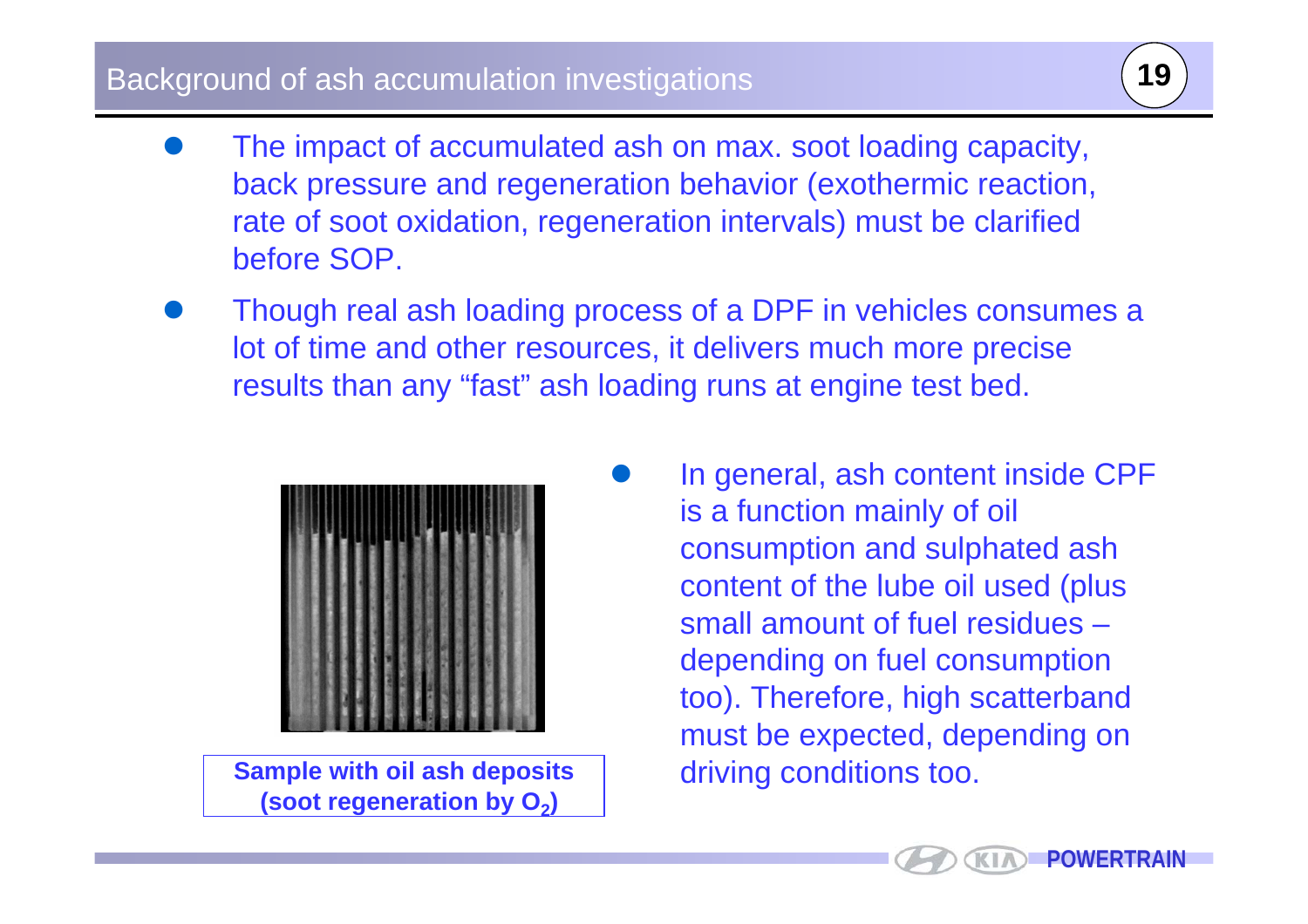



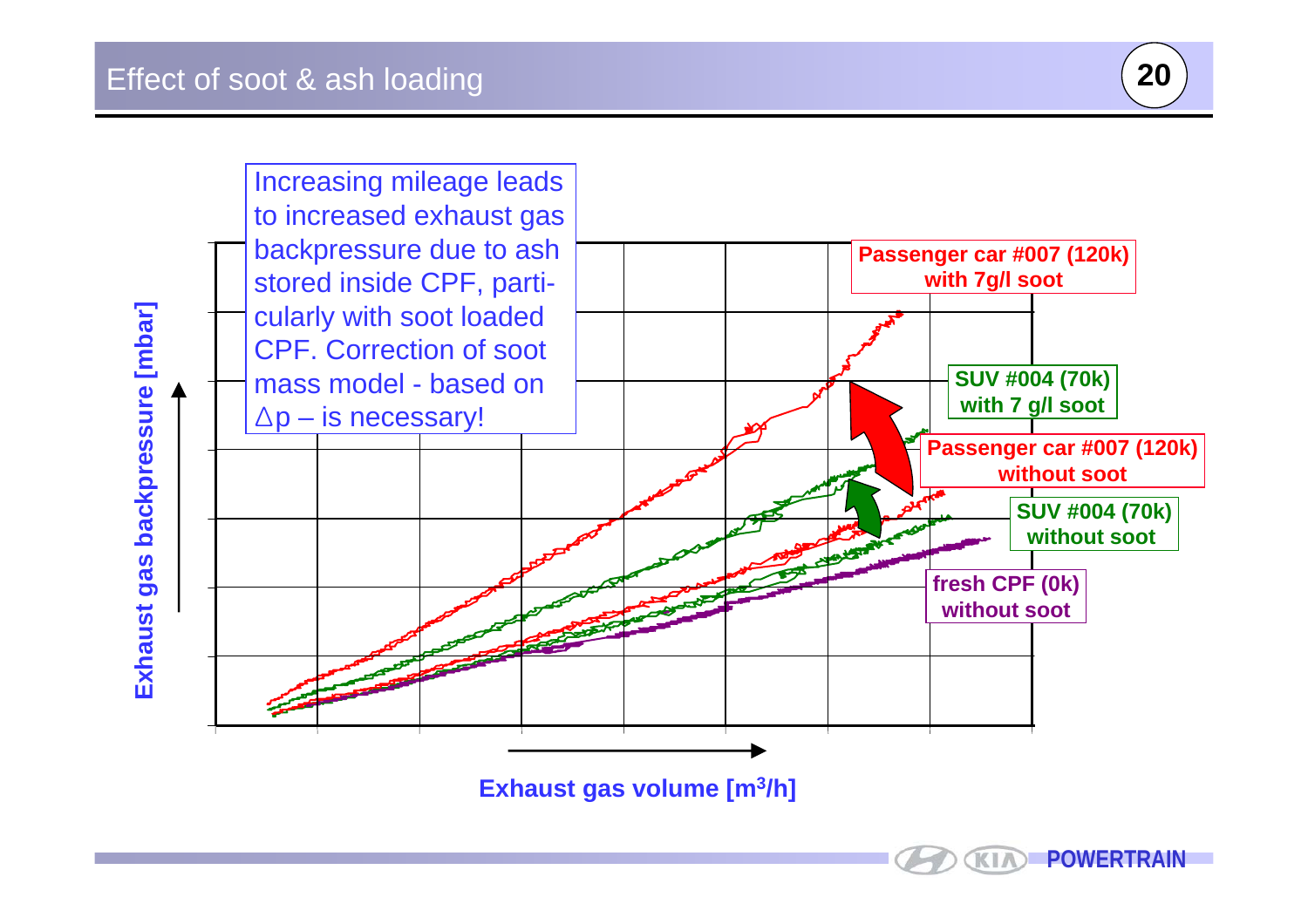

# **Effect of diesel fuel sulphur Effect of diesel fuel sulphur on PM**

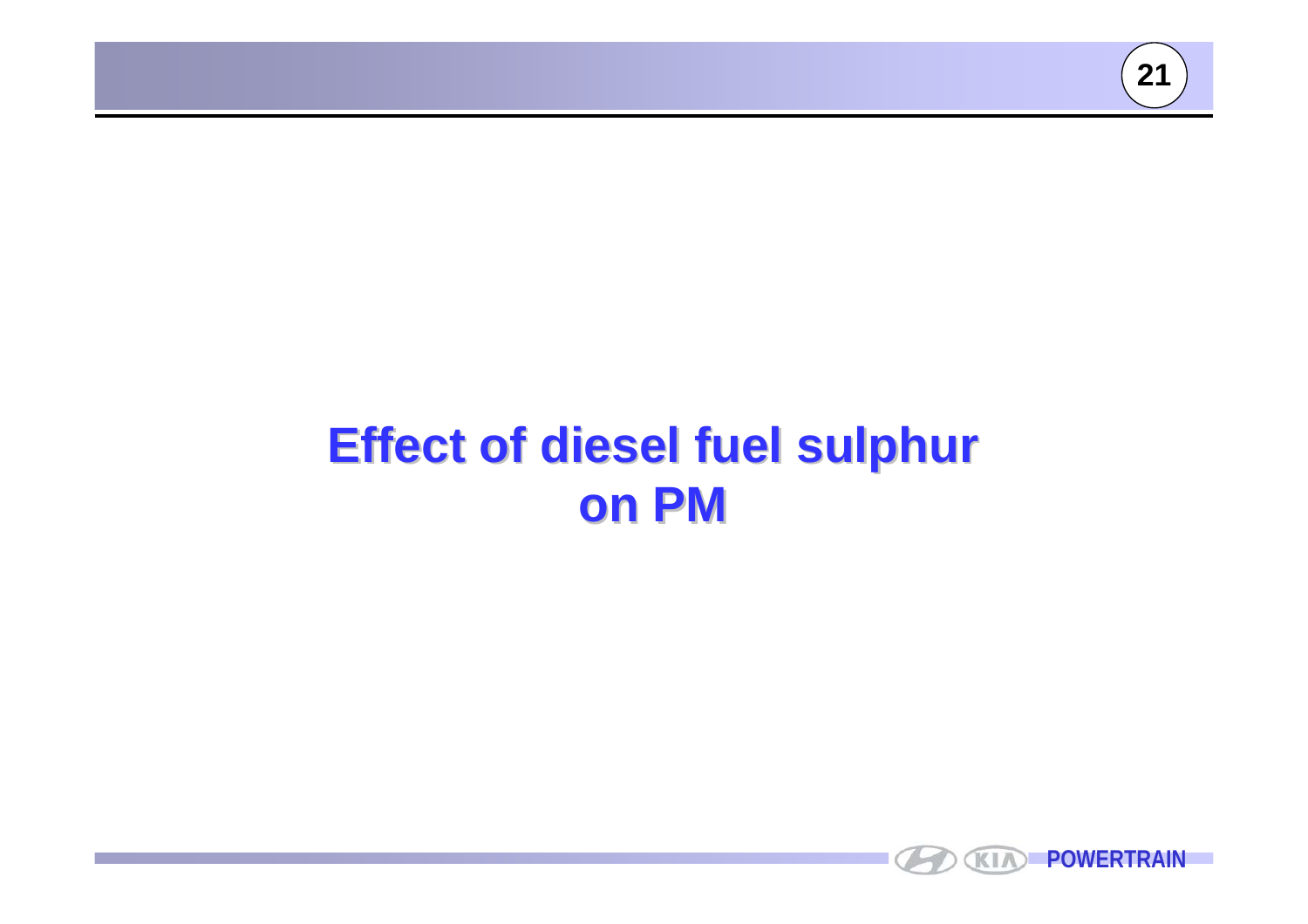



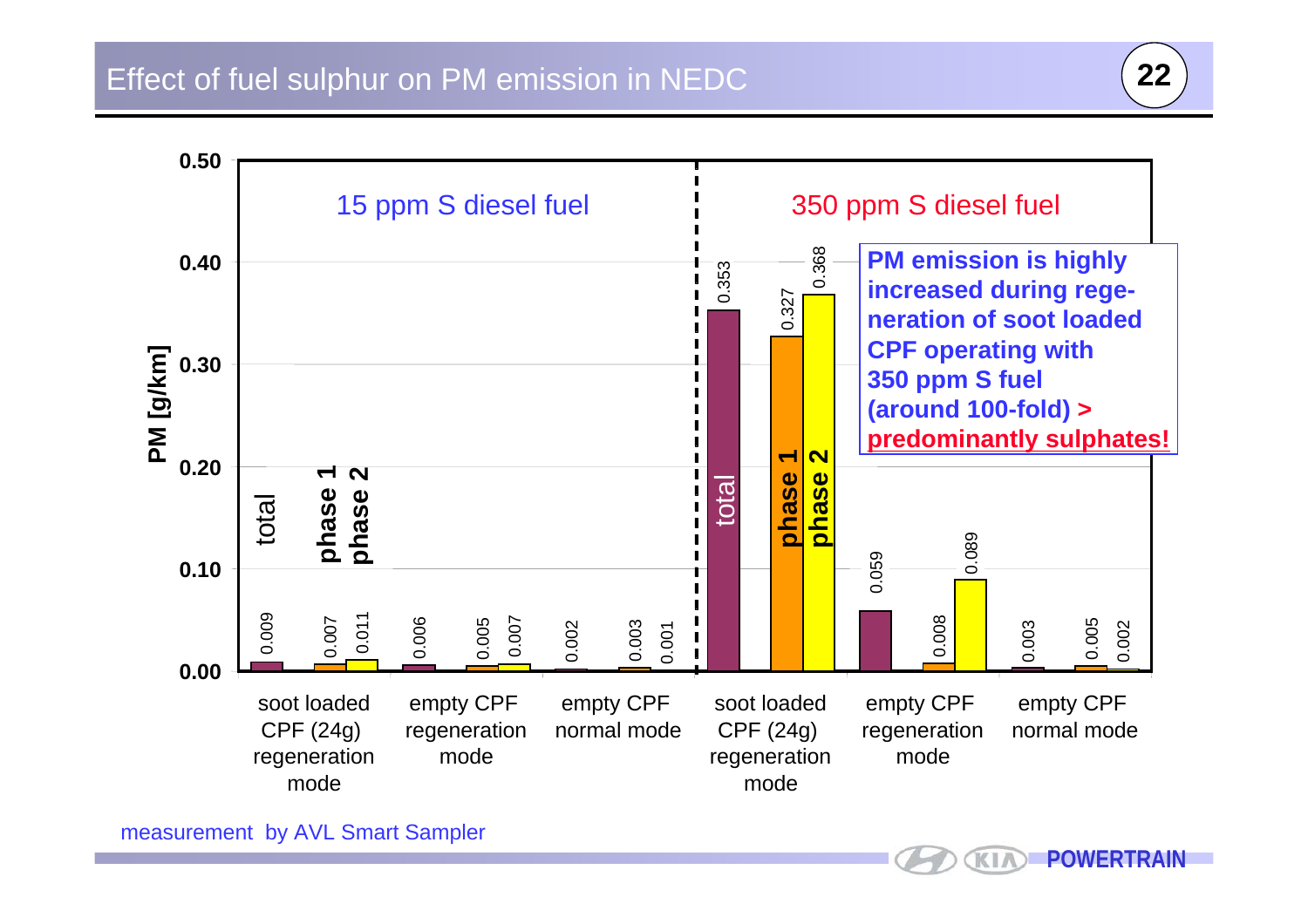# **Analysis of damaged CPFs**

- $\bullet$  one of the fleet test purposes was also to check CPF durability
- $\bullet$  only very little slightly damaged CPFs could be found at the initial fleet test phase
- $\bullet$  those CPFs were analysed with respect to damage origin and the effect on PM reduction

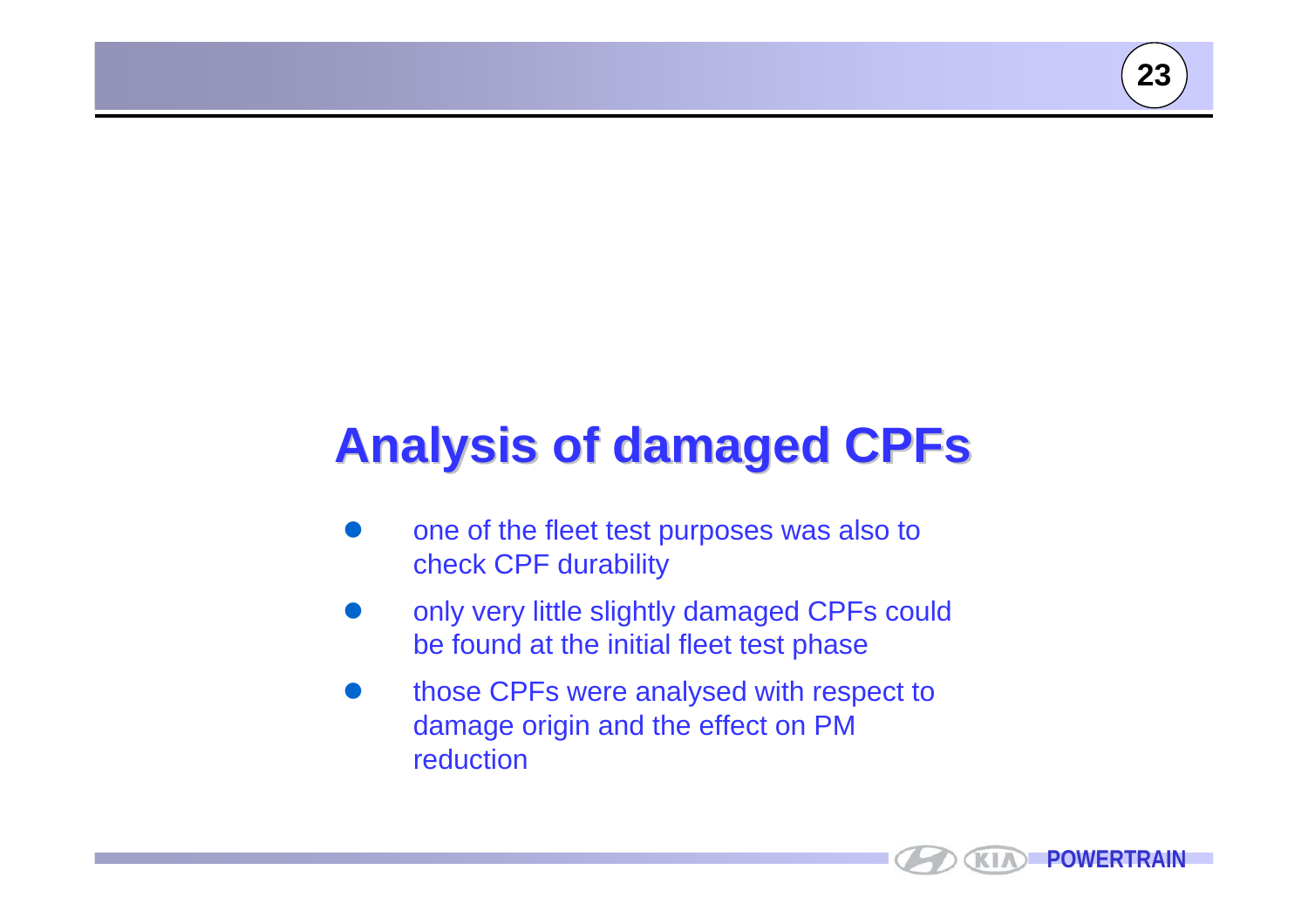### CPF of passenger car #026 **<sup>24</sup>**







#### **Whitening**

**Comparison of PM measurement between new and slightly damaged CPF by whitening shows only small increase in PM emissions. Numbers still far below EU5 limits!**



| <b>Status</b> | 1st Phase (ECE) | 2nd phase (EUDC) | <b>Total</b> |
|---------------|-----------------|------------------|--------------|
|               | g/km            | g/km             | g/km         |
| new           | 0.0007          | 0.0010           | 0.0009       |
| whitening     | 0.0009          | 0.0020           | 0.0016       |

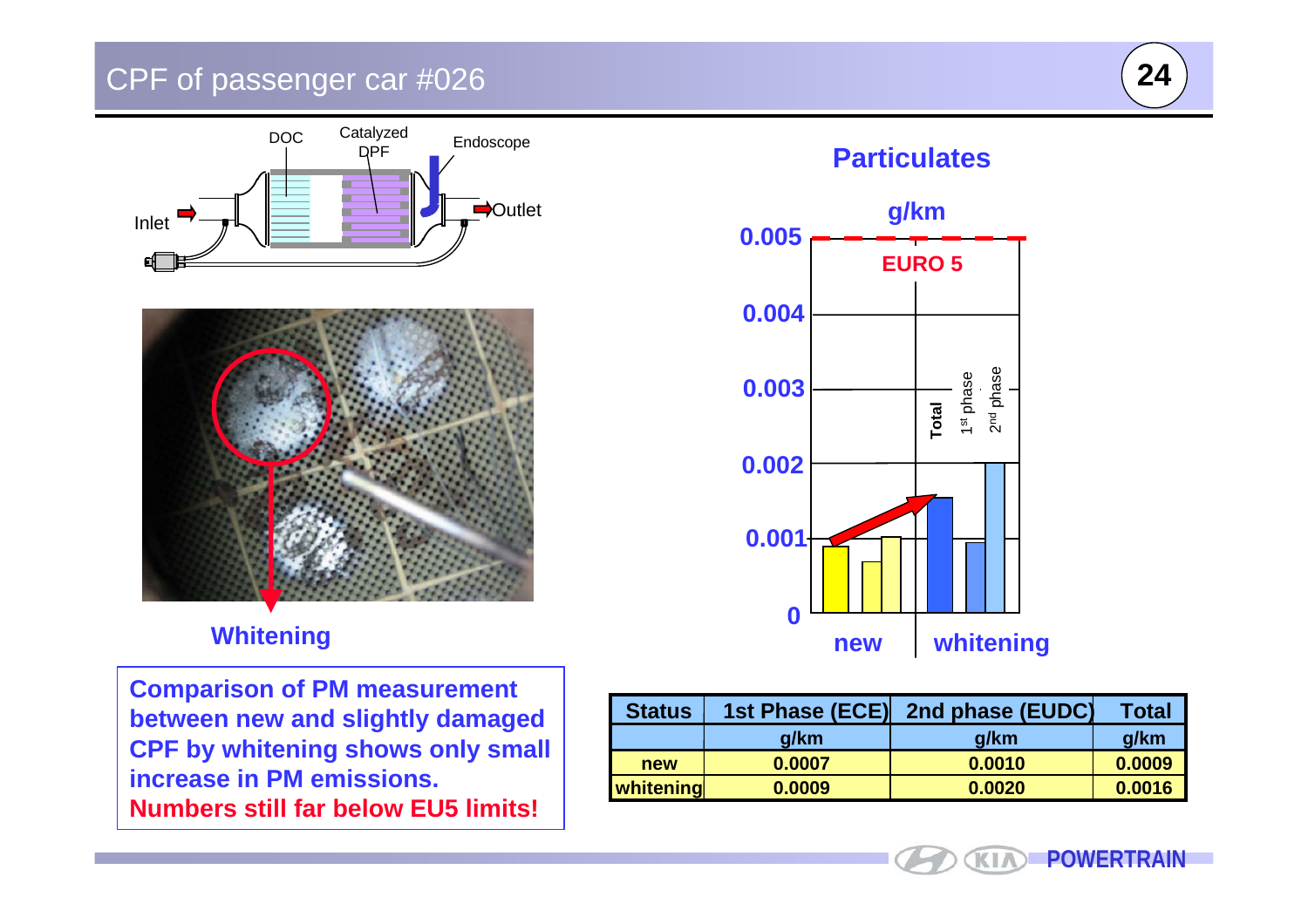## CPF of passenger car #023



**Ring-off crack (l = 135mm)**



#### **Particulates in NEDC**



**Ring-off cracks do not lead to total loss of CPF Numbers are still below EU5 limits!**

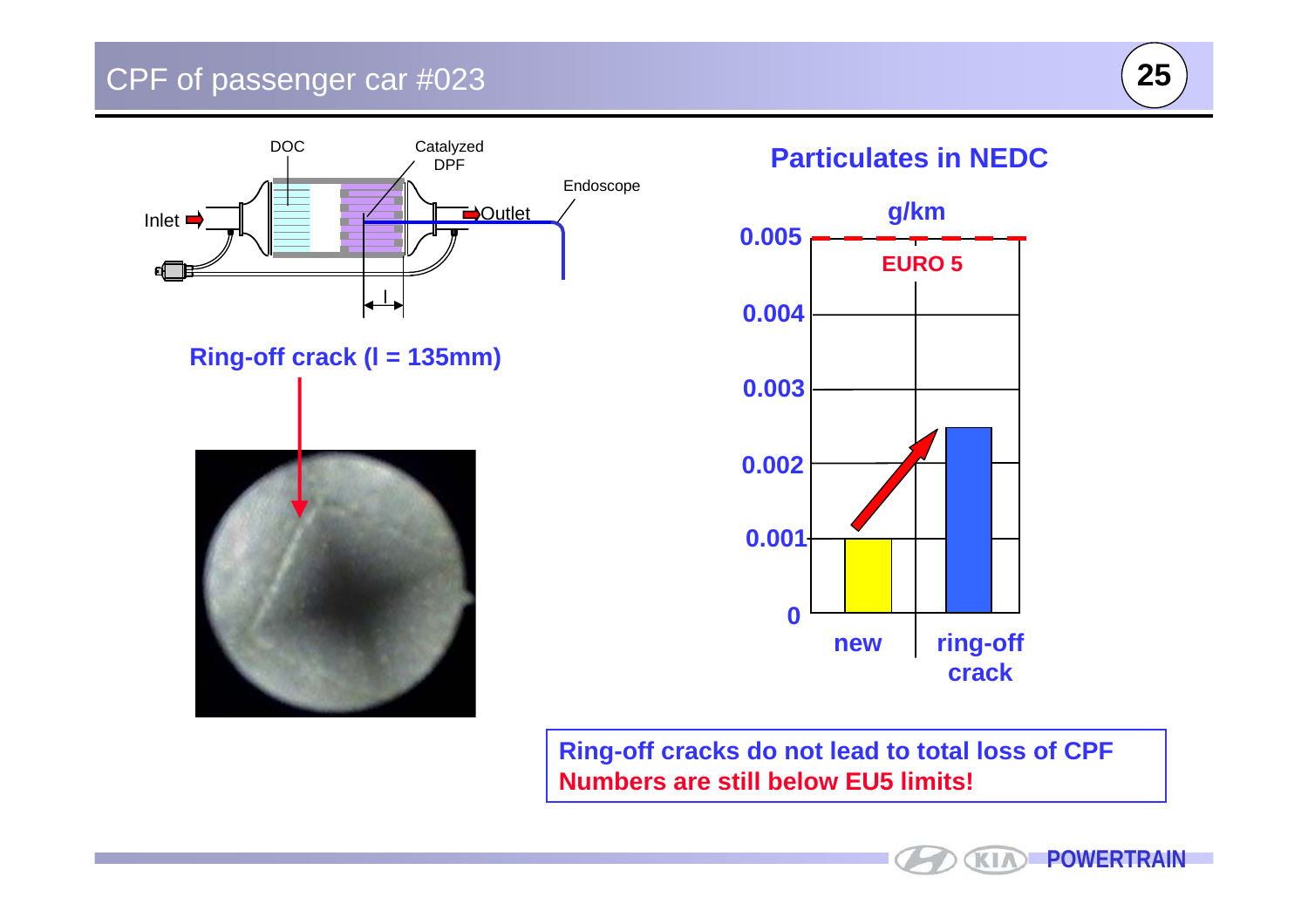#### Content **26**

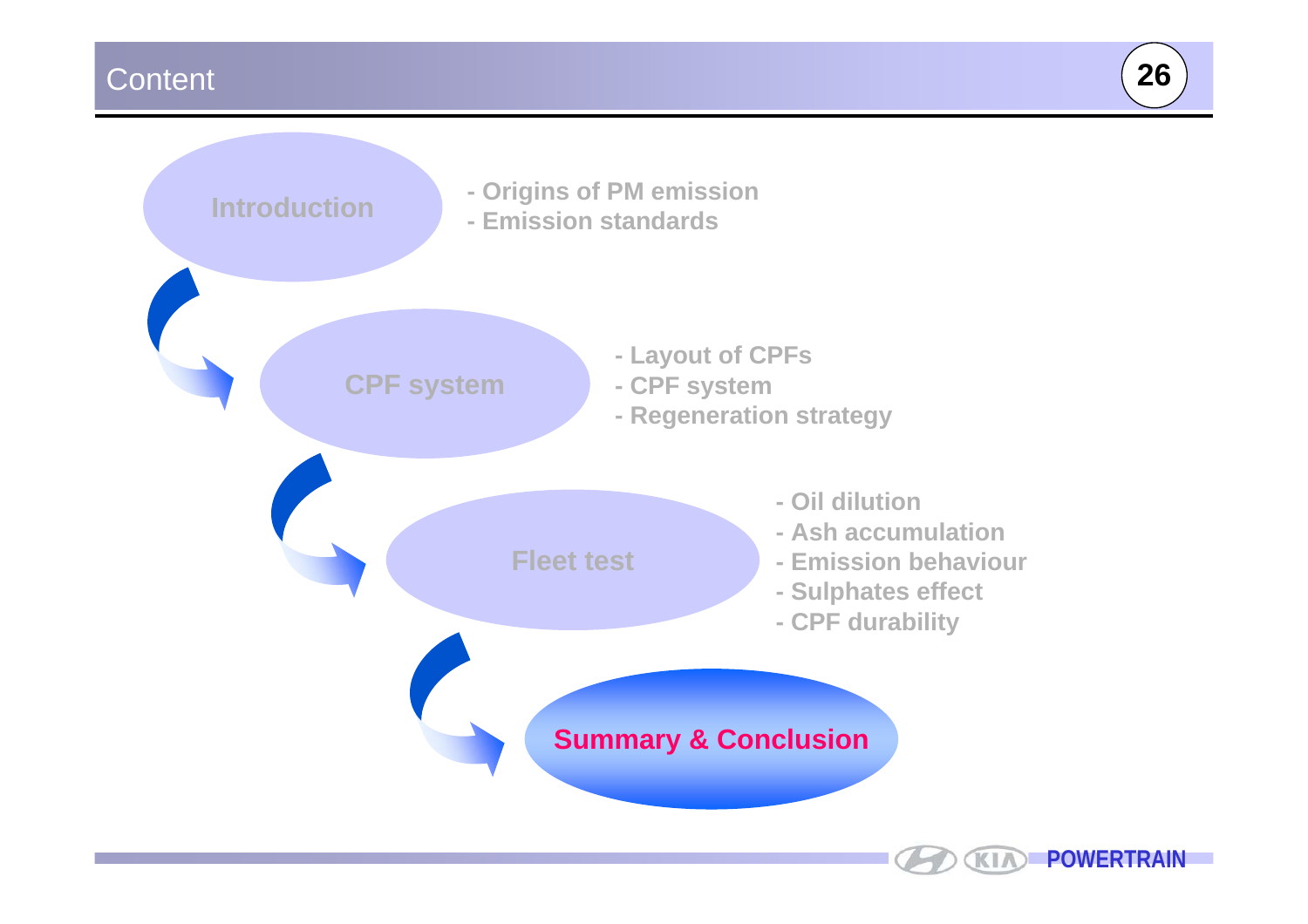

- O To check durability and reliability of new CPF system prior SOP, an intensive fleet test program was carried out.
- O Many fleet test vehicles are still in operation to reach final mileage of more than 5 Mio. km.
- O So far, no severe problems occurred with CPFs nor with the engines.
- O Regular emission tests at NEDC (5k, 20k, 50k, 75k, 100k, 150k etc.) show an excellent NOx emission stability.
- $\bullet$  There is no serious deterioration of HC and CO emissions after more than 100k, despite underfloor CPF system without close coupled catalyst.
- O Particulate emissions well below proposed EU5 limits (0.005 g/km), including those which have been slightly damaged at the initial fleet test phase.

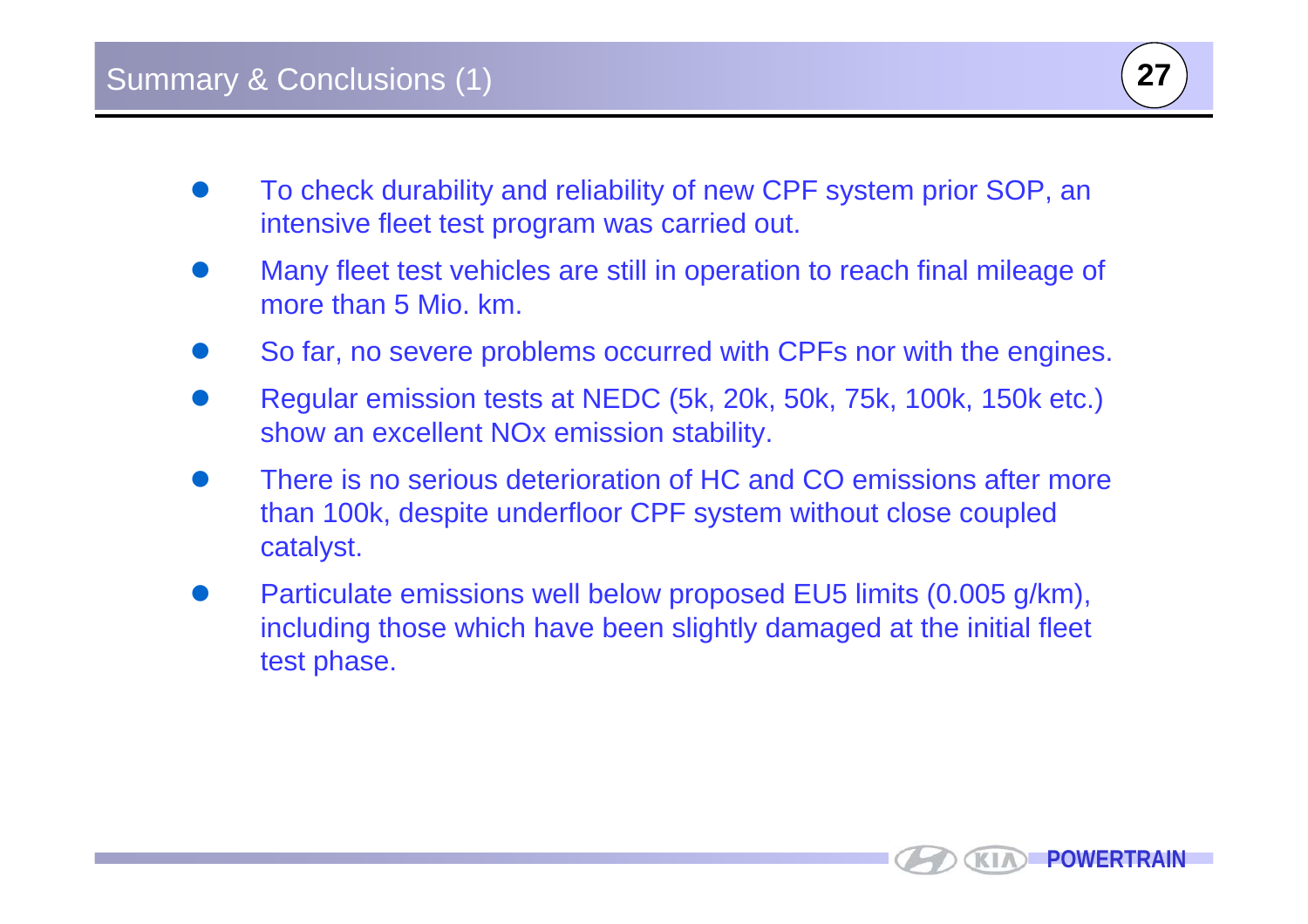

- O No serious deterioration of oil properties (e.g oil dilution) have been observed yet which would lead to reduction of engine durability.
- O Deterioration of fuel consumption due to regular initiation of regeneration by post injection remain very low (< 1%).
- O Diesel fuel with low sulphur content seems to be necessary to improve regeneration efficiency of CPF and to eliminate undesired increase of particulate emission during regeneration by sulphates adsorbed in CPF.
- O Compensation of cost increase due to diesel particulate filter application by tax incentives would help to promote sells of such vehicles.
- O First cars from HMC and Kia equipped with diesel particulate filter system for the lifetime of the vehicles (240.000 km) will be available on the market in 3rd quarter of 2005.